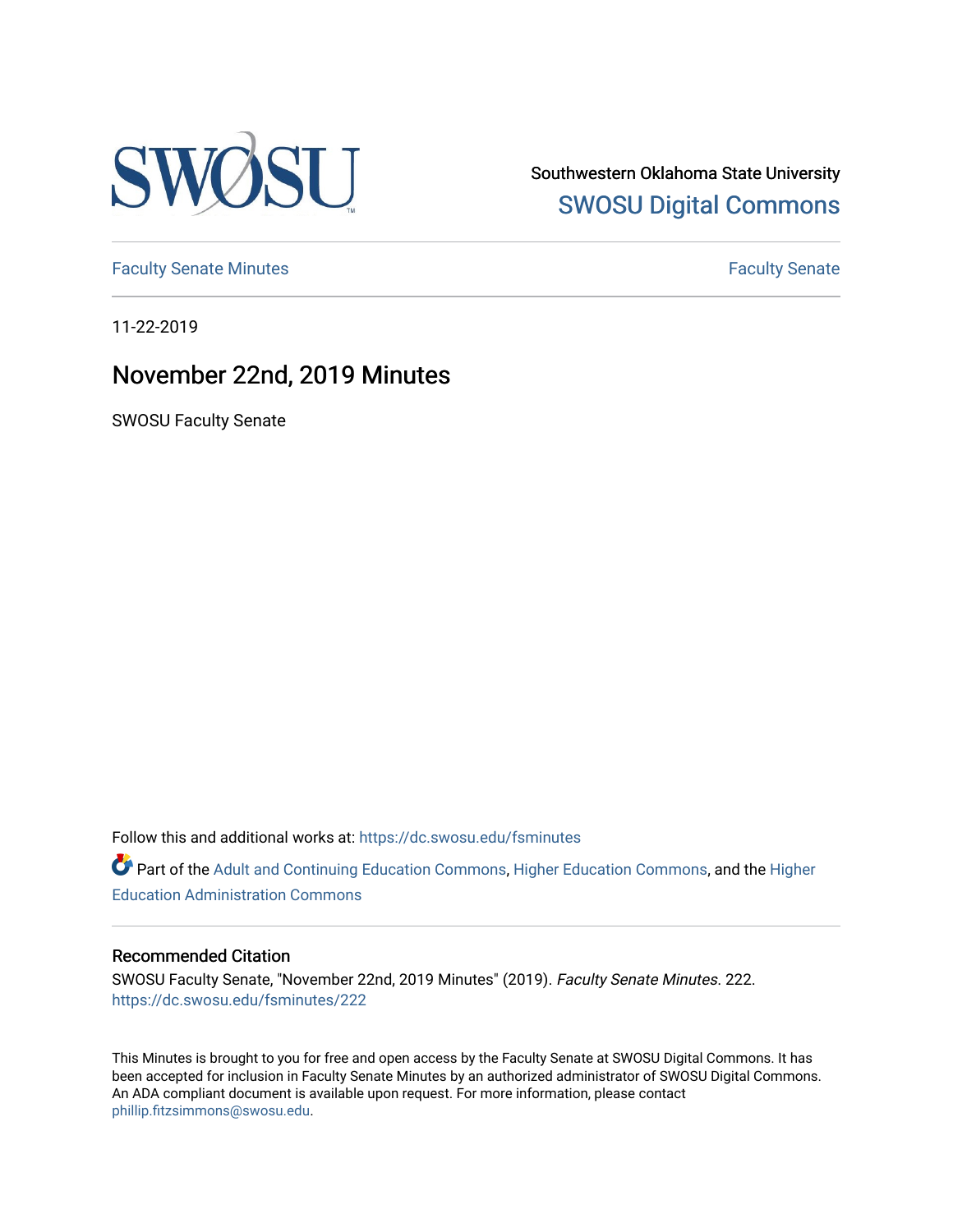# SWOSU Faculty Senate

November 22nd, 2019 Minutes

- **I. Call to Order:** Faculty Senate President Stephen Burgess called the November meeting of the Faculty Senate to Order at 2:36 p.m. in HEC 213.
- **II. Establishment of a Quorum:** Wayne Anderson, Lisa Boyles, Sherri Brogdon (ZOOM), Nathan Brooks, Stephen Burgess, Melanie Claborn (ZOOM), Rachel Davis (ZOOM), Jerry Dunn, Amanda Evert, Daniel Farris, Swarup Ghosh, Paul Hummel, Chris Horton, Sunu Kodumthara (ZOOM), Alex Lee, Scott Long, David Martyn, Evette Meliza, Kathy O'Neal, Hank Ramsey, Hardeep Saluja, Tugba Sevin, Amanda Smith-Chesley, Tony Stein, Carie Strauch
- **III. Certification of Substitutes:** Linda Pye for Phillip Fitzsimmons; Brian Rickel for Karen Sweeney
- **IV. Presentation of Visitors:**
- **V. Approval of Minutes:** Approved

### **VI. Announcements**

- A. President Stephen Burgess
	- 1. Executive Council Meeting: Nov 11<sup>th</sup>
		- Regents request for higher education budget was released and in an email.
		- Free Speech on campus. Policies are being modified. No more free speech zones. Focus is cannot interfere with educational process. Policy is available on the web.
		- Reminder that gun policies on campus have not changed.
		- Counseling Center reporting sessions that are ahead of previous years.
		- Dr. Joel Kendall is scheduling meetings with departments to assist with development of objectives. This is an extension of the process described when visited Faculty Senate last month.
		- RUSSO Dashboard has been released and sent to departmental chairs. Regional universities graduate 90% of the numbers of OU/OSU at more economical cost. Students rate SWOSU very favorably upon graduation.

Faculty Senate Executive officers meeting with Dr. South November 20th, 2019

a. The bookstore model is changing. Feedback on options sought. Please send feedback to Dr. South. Option 1: set price \$300 per semester with at least 12 hours Option 2: \$25 per hour enrolled Option 3: Price by book and bundled.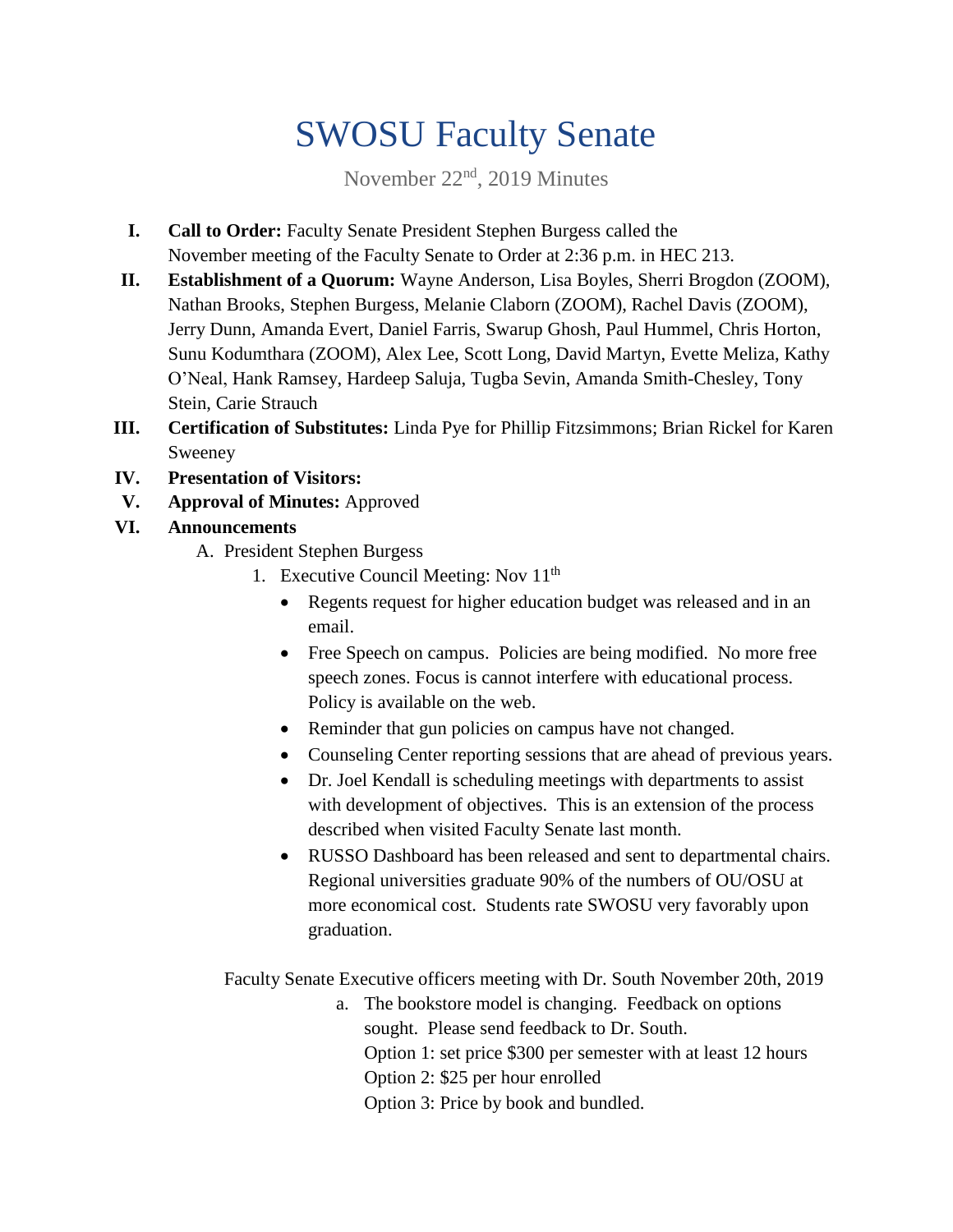One option to be selected. Student can opt out of program.

- b. Graduation checks, transcripts, etc likely to be available in the next couple of months in the new system
- Faculty were encouraged to send comments regarding the options presented directly to Dr. South. Information from students such as how much students from different majors spend in a typical semester may be useful.
- B. Secretary/Treasurer Amanda Evert
	- 1. Roll Sheet—please sign
	- 2. Treasurer's Report
		- a) BancFirst
			- (1) September Balance: \$2,055.98
			- (2) Withdrawal:
			- (3) Deposit:
			- (4) Current Balance: \$1,863.88
		- b) University Account
			- (1) August Balance: \$105.01
			- (2) Current Balance: \$105.01
- C. President-Elect Karen Sweeney:
- D. Past President Amanda Smith-Chesley is the new Regional University representative for the Faculty Advisory Council for the Oklahoma State Regents for Higher Education.
- E. Faculty Athletic Representative: Bo Pagliasotti
- F. Student Government Representative:
- **VII. Reports from Standing and Ad Hoc Committees:** The change to the constitution about representation of faculty from Sayre passed with 88% of the faculty approving.
- **VIII. Unfinished Business:** We are still waiting to find out how the process works for removing withdrawn students' evaluations from the final faculty evaluations report.
	- **IX. New Business:**

### **X. Adjournment:**

**X1. Next Meeting:** Friday Dec 6th, 2019 at 2:30 pm HLC 213

Fall 2019 Meetings at 230 Friday, August 30, 2019 Friday September 28, 2019 Friday October 25, 2019 Friday November 22, 2019 Friday December 6, 2019

Spring 2020 Meetings at 230 Friday January 24, 2020 Friday February 28, 2020 Friday March 27, 2020